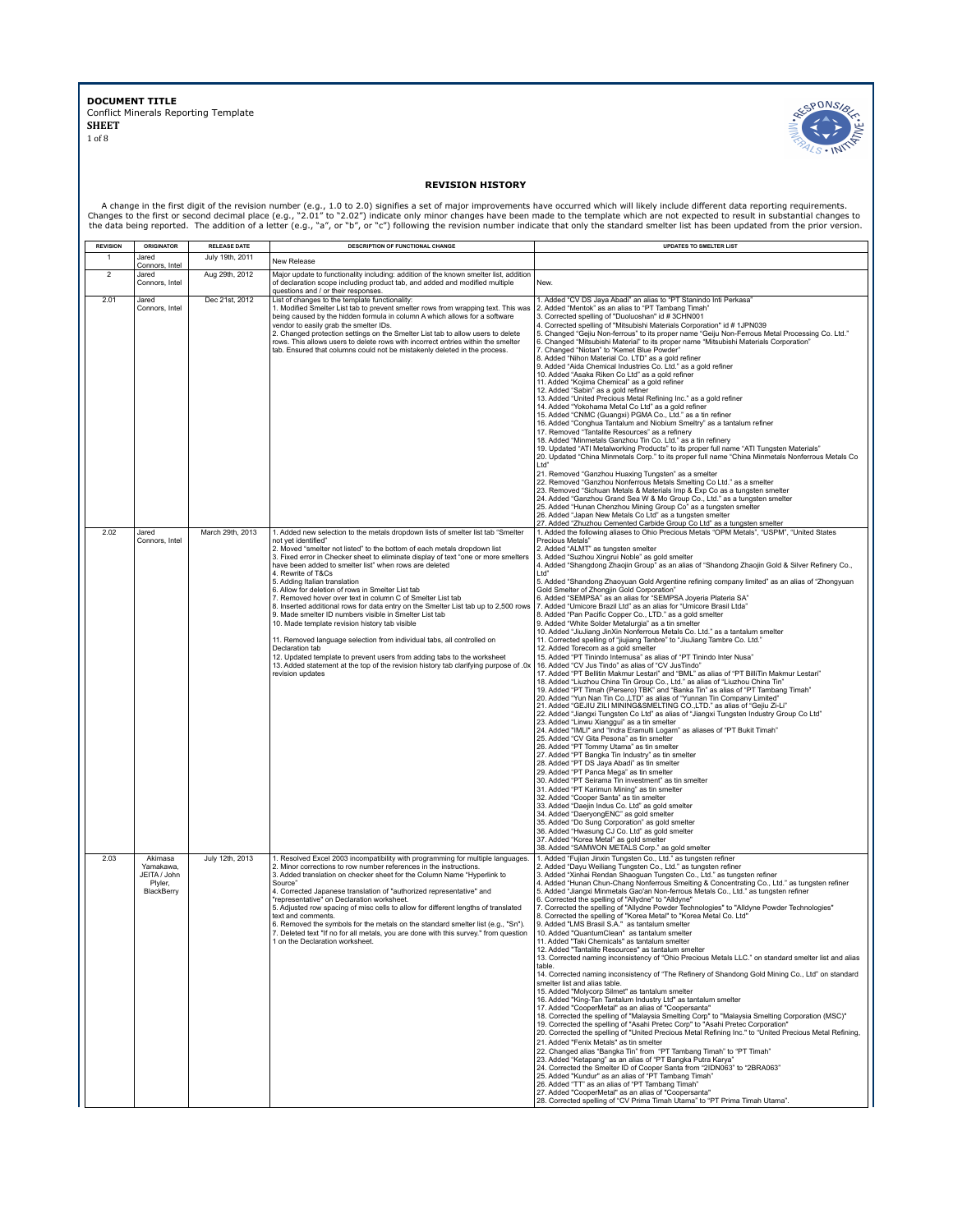

## **REVISION HISTORY**

A change in the first digit of the revision number (e.g., 1.0 to 2.0) signifies a set of major improvements have occurred which will likely include different data reporting requirements.<br>Changes to the first or second deci

| 2.03a | John Plyler,                                                                                                                             | July 25th, 2013 | No functional change.                                                                                                                                                                                                                                                                                                                                                                              | 1. Corrected the spelling of "ALMT" to "A.L.M.T. Corp."                                                                                                                                                                                                                                                                                                                                                                                                                                                                                                                                                                                                                                                                                                                                                                                                                                                                                                                                                                                                                                                                                                                                                                                                                                                                                                                                                                                                                                                                                                                                                                                                                                                                                                                                                                                                                                                                                                                                                                                                                                                                                                                                                                                                                                                                                                                                                                                                                                                                                                                                                                                                                                                                                                                                                                                                                                                                                                                                                                                                                                                                                                                                                                                                                                                                                                                                                                                                                                                                                                  |
|-------|------------------------------------------------------------------------------------------------------------------------------------------|-----------------|----------------------------------------------------------------------------------------------------------------------------------------------------------------------------------------------------------------------------------------------------------------------------------------------------------------------------------------------------------------------------------------------------|----------------------------------------------------------------------------------------------------------------------------------------------------------------------------------------------------------------------------------------------------------------------------------------------------------------------------------------------------------------------------------------------------------------------------------------------------------------------------------------------------------------------------------------------------------------------------------------------------------------------------------------------------------------------------------------------------------------------------------------------------------------------------------------------------------------------------------------------------------------------------------------------------------------------------------------------------------------------------------------------------------------------------------------------------------------------------------------------------------------------------------------------------------------------------------------------------------------------------------------------------------------------------------------------------------------------------------------------------------------------------------------------------------------------------------------------------------------------------------------------------------------------------------------------------------------------------------------------------------------------------------------------------------------------------------------------------------------------------------------------------------------------------------------------------------------------------------------------------------------------------------------------------------------------------------------------------------------------------------------------------------------------------------------------------------------------------------------------------------------------------------------------------------------------------------------------------------------------------------------------------------------------------------------------------------------------------------------------------------------------------------------------------------------------------------------------------------------------------------------------------------------------------------------------------------------------------------------------------------------------------------------------------------------------------------------------------------------------------------------------------------------------------------------------------------------------------------------------------------------------------------------------------------------------------------------------------------------------------------------------------------------------------------------------------------------------------------------------------------------------------------------------------------------------------------------------------------------------------------------------------------------------------------------------------------------------------------------------------------------------------------------------------------------------------------------------------------------------------------------------------------------------------------------------------------|
|       | BlackBerry                                                                                                                               |                 |                                                                                                                                                                                                                                                                                                                                                                                                    | 2. Added "A.L.M.T. Tungsten Corp", "Allied Material Corp", and "ALMT" as aliases of "A.L.M.T. Corp."<br>3. Corrected country of "A.L.M.T. Corp." to "Japan" and smelter ID to "4JPN020"<br>4. Changed alias "Wolfram" for "Wolfram Company CJSC" to "Wolfram [Russia]"<br>5. Added "Wolfram [Austria]" as an alias of "Wolfram Bergbau und Hütten AG"<br>6. Added "Kennametal Inc." as a tungsten refiner<br>7. Added "Kennametal" as an alias of "Kennametal Inc."                                                                                                                                                                                                                                                                                                                                                                                                                                                                                                                                                                                                                                                                                                                                                                                                                                                                                                                                                                                                                                                                                                                                                                                                                                                                                                                                                                                                                                                                                                                                                                                                                                                                                                                                                                                                                                                                                                                                                                                                                                                                                                                                                                                                                                                                                                                                                                                                                                                                                                                                                                                                                                                                                                                                                                                                                                                                                                                                                                                                                                                                                      |
| 3.00  | Akimasa<br>Yamakawa.<br>JEITA, and<br>John Plyler.<br>BlackBerry,<br>under the<br>direction of the<br>CFSI Due<br>Diligence<br>Workgroup | April 9th, 2014 | Major update to synchronize the CFSI CMRT with the data fields in the newly<br>published IPC-1755 Standard, Changes include:<br>1. Addition of new company information fields.<br>2. Two additional due diligence questions and removal of one.<br>3. Minor changes to question text throughout.<br>4. Expansion of instructions and definitions.<br>5. Updated translations of all modified text. | Added the following gold refiners:<br>1. Bauer Walser AG<br>2. C. Hafner GmbH + Co. KG<br>3. China National Gold Group Corporation<br>4. Colt Refining<br>5. Daye Non-Ferrous Metals Mining Ltd.<br>6. Doduco<br>7. Eco-System Recycling Co., Ltd.<br>8. Gansu Seemine Material Hi-Tech Co Ltd<br>9. Guangdong Jinding Gold Limited<br>10. Hanozhou Fuchuniiano Smeltino Co., Ltd.<br>11. Hunan Chenzhou Mining Industry Group<br>12. Kennecott Utah Copper LLC<br>13. Lingbao Jinyuan Tonghui Refinery Co. Ltd.<br>14. Luoyang Zijin Yinhui Metal Smelt Co Ltd<br>15. Metalor Technologies (Singapore) Pte. Ltd.<br>16. Ohura Precious Metal Industry Co., Ltd<br>17. Penglai Penggang Gold Industry Co Ltd<br>18. So Accurate Group, Inc.<br>19. Tongling nonferrous Metals Group Co., Ltd<br>20. Umicore Precious Metals Thailand<br>21. YAMAMOTO PRECIOUS METAL CO., LTD.<br>22. Yunnan Copper Industry Co Ltd<br>Added the following tantalum smelters:<br>1. Changsha South Tantalum Niobium Co Ltd<br>2. Guangdong Zhiyuan New Material Co., Ltd.<br>3. Hengyang King Xing Lifeng New Materials Co., LTD<br>4. Metallurgical Products India (Pvt.) Ltd.<br>5. Mineração Taboca S.A.<br>6. Shanghai Jiangxi Metals Co. Ltd<br>7. Yichun Jin Yang Rare Metal Co., Ltd<br>Added the following tin smelters:<br>1. China Rare Metal Materials Company<br>2. Estanho de Rondônia S.A.<br>3. Magnu's Minerais Metais e Ligas LTDA<br>4. O.M. Manufacturing (Thailand) Co., Ltd.<br>5. Rui Da Hung<br>6. Soft Metais Ltda.<br>Added the following tungsten refiners:<br>1. Ganzhou Jiangwu Ferrotungsten Co., Ltd.<br>2. Jiangxi Gan Bei Tungsten Co., Ltd.<br>3. Jiangxi Richsea New Materials Co., Ltd.<br>4. Jiangxi Tonggu Non-ferrous Metallurgical & Chemical Co., Ltd.<br>5. Jiangxi Xinsheng Tungsten Industry Co., Ltd.<br>6. Jiangxi Yaosheng Tungsten Co., Ltd.<br>7. Malipo Haiyu Tungsten Co., Ltd.<br>8. Xiamen Tungsten (H.C.) Co., Ltd.<br>Removed the following as gold refiners:<br>1. Central Bank of the DPR of Korea<br>2.Codelco<br>3. Suzhou Xingrui Noble<br>Removed "Gannon & Scott" as a tantalum smelter<br>Removed the following as tin smelters:<br>1. CV Duta Putra Bangka<br>2. CV Gita Pesona<br>3. CV JusTindo<br>4. CV Makmur Jaya<br>5. CV Nurjanah<br>6. Gold Bell Group<br>7. PT Alam Lestari Kencana<br>8. PT Babel Surya Alam Lestari<br>9. PT Bangka Kudai Tin<br>10. PT Bangka Timah Utama Sejahtera<br>11. PT BilliTin Makmur Lestari<br>12. PT Fang Di MulTindo<br>13. PT HP Metals Indonesia<br>14. PT Koba Tin<br>15. PT Panca Mega<br>16. PT Seirama Tin investment<br>17. PT Sumber Java Indah<br>18. PT Timah Nusantara<br>19. PT Tommy Utama<br>20. PT Yinchendo Minina Industrv<br>Removed the following as tungsten refiners:<br>1. China Minmetals Nonferrous Metals Co Ltd<br>2. Ganzhou Grand Sea W & Mo Group Co Ltd<br>Changed numerous Standard Smelter Names, including:<br>1. "Pan Pacific Copper Co. LTD" to "JX Nippon Mining & Metals Co., Ltd"<br>2. "Xstrata Canada Corporation" to "CCR Refinery - Glencore Canada Corporation"<br>3. "PT Refined Banka Tin" to "PT Refined Bangka Tin"<br>4. "ATI Tungsten Materials" to "Kennametal Huntsville"<br>5. "Jianqxi Rare Earth & Rare Metals Tungsten Group Corp" to "Ganzhou Non-ferrous<br>Metals Smelting Co., Ltd."<br>6. "Kennametal Inc." to "Kennametal Fallon"<br>7. "Chaozhou Xianglu Tungsten Industry Co Ltd" to "Guangdong Xianglu Tungsten<br>Industry Co., Ltd."<br>Changed numerous "Alias" names of smelters and refiners. |
| 3.01  | Akimasa<br>Yamakawa,                                                                                                                     | May 30th, 2014  | 1. Removed the ability to overwrite the "Declaration Scope or Class" field. Users                                                                                                                                                                                                                                                                                                                  | 1. Added the tin smelter "Melt Metais e Ligas S/A"                                                                                                                                                                                                                                                                                                                                                                                                                                                                                                                                                                                                                                                                                                                                                                                                                                                                                                                                                                                                                                                                                                                                                                                                                                                                                                                                                                                                                                                                                                                                                                                                                                                                                                                                                                                                                                                                                                                                                                                                                                                                                                                                                                                                                                                                                                                                                                                                                                                                                                                                                                                                                                                                                                                                                                                                                                                                                                                                                                                                                                                                                                                                                                                                                                                                                                                                                                                                                                                                                                       |
|       | JEITA, and<br>John Plyler,<br>BlackBerry,<br>under the<br>lirection of the                                                               |                 | are restricted to only use the drop-down options.<br>2. Addressed issue with Checker incorrectly showing "Description of Scope" as<br>missing data when a user selects "B. Product (or List of Products)" as the<br>Declaration Scope.<br>3. Programmed Checker to show missing data when response to question B is<br>"Yes", unless a url is entered the corresponding "Comments" field.          | 2. Added the tungsten refiner "Vietnam Youngsun Tungsten Industry Co., Ltd"<br>3. Corrected the name of tin smelter "Liuzhou China Tin" to "China Tin Group Co., Ltd."<br>4. Corrected the name of tin smelter "PT Timah" to "PT Timah (Persero), Tbk"                                                                                                                                                                                                                                                                                                                                                                                                                                                                                                                                                                                                                                                                                                                                                                                                                                                                                                                                                                                                                                                                                                                                                                                                                                                                                                                                                                                                                                                                                                                                                                                                                                                                                                                                                                                                                                                                                                                                                                                                                                                                                                                                                                                                                                                                                                                                                                                                                                                                                                                                                                                                                                                                                                                                                                                                                                                                                                                                                                                                                                                                                                                                                                                                                                                                                                   |
|       | CFSI Due<br>Diligence<br>Workgroup                                                                                                       |                 |                                                                                                                                                                                                                                                                                                                                                                                                    |                                                                                                                                                                                                                                                                                                                                                                                                                                                                                                                                                                                                                                                                                                                                                                                                                                                                                                                                                                                                                                                                                                                                                                                                                                                                                                                                                                                                                                                                                                                                                                                                                                                                                                                                                                                                                                                                                                                                                                                                                                                                                                                                                                                                                                                                                                                                                                                                                                                                                                                                                                                                                                                                                                                                                                                                                                                                                                                                                                                                                                                                                                                                                                                                                                                                                                                                                                                                                                                                                                                                                          |